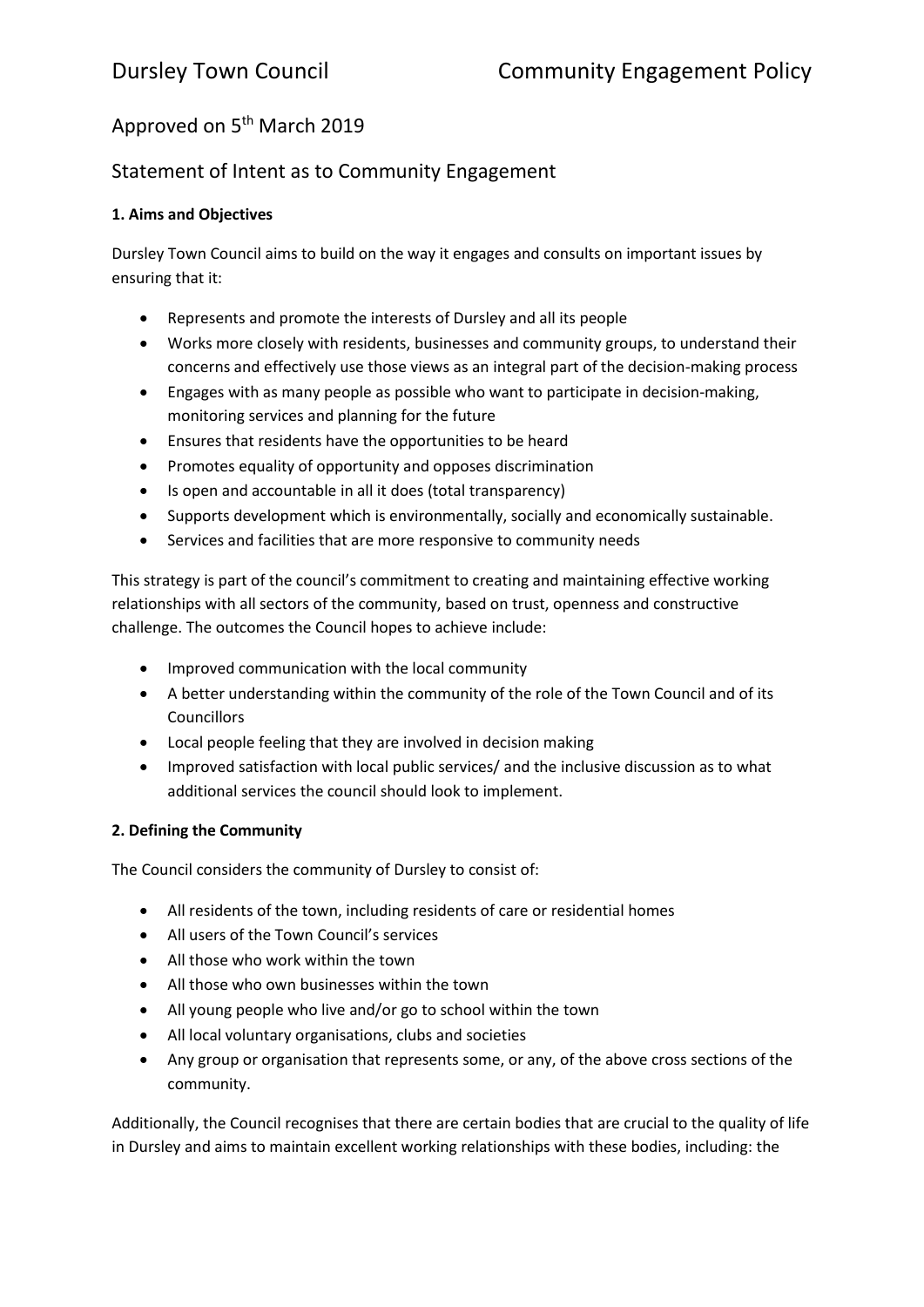Police, the NHS and various voluntary care organisations, other tiers of local government, and neighbouring town and parish councils.

### **3. Provision of information to the community and opportunities for community involvement**

Information provided by the Town Council complies with The Transparency Code and Data Protection legislation.

Information is provided by the Town Council to the community in a number of ways, including via: The Town Council offices; Jacobs House, Castle Street, Dursley, GL11 4BS, open to the public on Monday to Friday between 10am and 3pm, providing a wide range of information both on Council services and other Dursley activities and issues.

- The Town Council's website [www.dursleytowncouncil.co.uk](http://www.dursleytowncouncil.co.uk/) which provides comprehensive information both on the work of the Town Council and on other services, local events, local groups and organisations.
- The Town Council's social media page on Facebook "Dursley Town Council"
- Various notice boards around the town which are used to display agendas for Council meetings and contact details for local councillors as well as other information of interest to the local community. (Additionally, the Council has provided a town centre community notice board which can be used by local events organisers or groups).
- The Town Council's Newsletter, "Dursley Matters" published quarterly and available from the Town Council offices, local library, local shops and online.
- The Annual Report, produced in April each year and available at the Annual Town meeting or the website.
- Meetings of the Town Council and its committees and sub-committees which are open to the public and a period of up to 15 minutes is set aside each meeting for public questions/public engagement.
- Public meetings, called to gauge public opinion concerning important issues affecting the town such as major planning applications.
- The local community is welcome to attend council meetings and public participation is provided for on the agendas

#### **4. Opportunities for Formal Representations to the Council**

Formal representations to the Council may be made at any time in writing to the Town Clerk or at a Town Council/Committee Meeting.

#### **5. Involvement in Partnerships**

The Town Council often works in partnership with other organisations such as Stroud District Council, Gloucestershire County Council, the Police, the Environmental Agency, the NHS, The Tabernacle URC (The Vibe Youth Club), the local schools and many voluntary and charitable sectors.

The Town Council is also actively involved with the following local organisations: